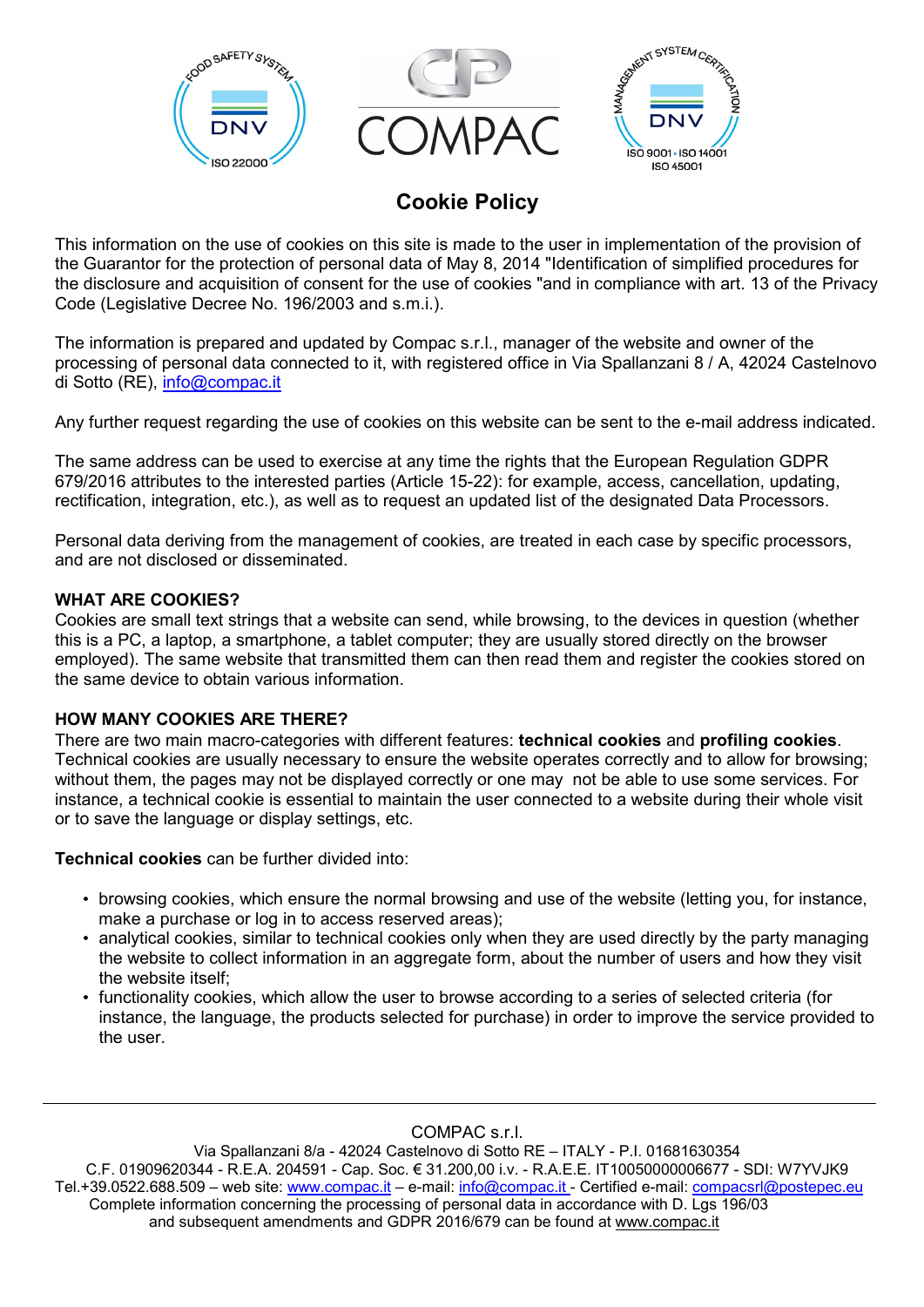

Technical cookies can also be provided by third parties (so-called "**third-party cookies**") and can match all the types indicated above.

**profiling cookies** are designed to profile the user and are used to send advertising messages in line with the preferences shown by the user while browsing.

### **WHICH COOKIES DOES THIS WEBSITE USE?**

This site uses direct technical cookies, aimed at ensuring the correct functioning of the site, without which browsing would not be pleasant.

In addition, the site uses third-party cookies "Google Analytcs", a statistical analysis service provided and managed by Google that allows you to analyze, anonymously, how users visit the site. The information generated by the cookie on the use of the website by the user (including the IP address) is transmitted and stored on Google's servers.

Useful addresses to better understand the Google Analytics privacy policy and find the consent collection forms:

- http://www.google.com/analytics/terms/it.html
- http://www.google.com/privacypolicy.html
- https://developers.google.com/analytics/devguides/collection/analyticsjs/cookie-usage#gajs
- https://support.google.com/analytics/answer/6004245
- https://tools.google.com/dlpage/gaoptout

If you prefer that Google Analytics does not use the data collected in any way, the configuration of each browser can be changed differently. It is described in the help menu of your browser, which will allow you to know how to change your choices regarding cookies.

Internet Explorer: http://windows.microsoft.com/it-It/windows7/Block-enable-or-allow-cookies Safari: http://www.apple.com/it/support /

Chrome: https://support.google.com/chrome/answer/95647?hl=it&hlrm=en Firefox: http://support.mozilla.org/it/kb/Attivare%20e%20disattivare%20i%20cookie Opera: http://help.opera.com/Windows/10.20/it/cookies.html

Google Analytics cookies can also be refused by following the procedure indicated by Google https://tools.google.com/dlpage/gaoptout?hl=it.

If you prefer that this site does not use the data collected in any way, the configuration of each browser can be changed differently. It is described in the help menu of your browser, which will allow you to know how to change your choices regarding cookies.

Internet Explorer: http://windows.microsoft.com/it-IT/windows-vista/Block-or-allow-cookies Safari: http://www.apple.com/it/support / Chrome: https://support.google.com/chrome/answer/95647?hl=it&hlrm=en Firefox: http://support.mozilla.org/it/kb/Attivare%20e%20disattivare%20i%20cookie Opera: http://help.opera.com/Windows/10.20/it/cookies.html

COMPAC s.r.l.

Via Spallanzani 8/a - 42024 Castelnovo di Sotto RE – ITALY - P.I. 01681630354 C.F. 01909620344 - R.E.A. 204591 - Cap. Soc. € 31.200,00 i.v. - R.A.E.E. IT10050000006677 - SDI: W7YVJK9 Tel.+39.0522.688.509 – web site: [www.compac.it](http://www.compac.it/) – e-mail: [info@compac.it](mailto:info@compac.it) - Certified e-mail: [compacsrl@postepec.eu](mailto:compacsrl@postepec.eu) Complete information concerning the processing of personal data in accordance with D. Lgs 196/03 and subsequent amendments and GDPR 2016/679 can be found at [www.compac.it](http://www.compac.it/)